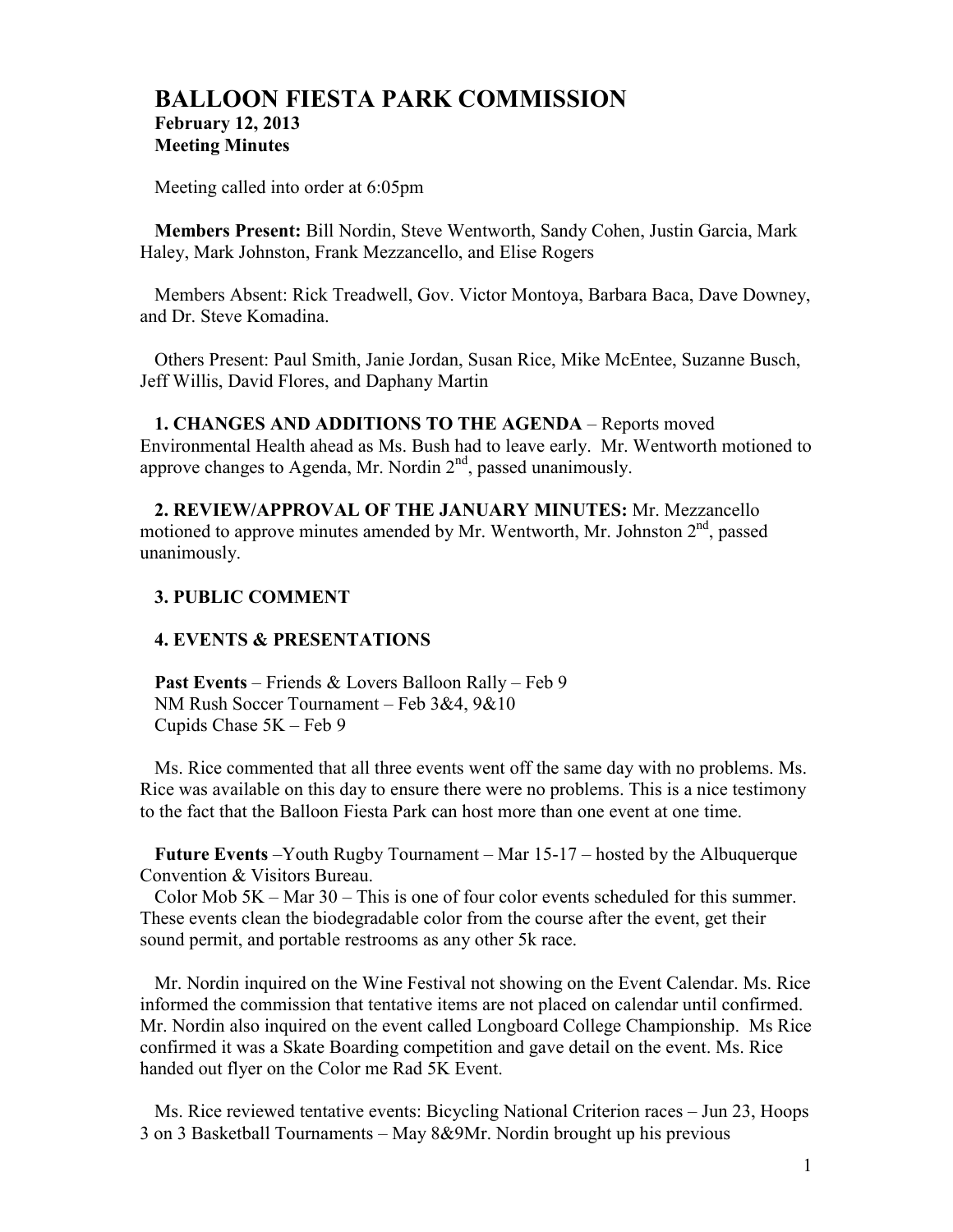discussion with Ms. Rice regarding the fee schedule for Fiesta on the Green. It was clear that the fees are very likeable by the people renting the facility. Mr. Nordin does not see changing anything this year, but next year recommends addressing the prices and see if we are possibly priced too low. Ms. Rogers stated that it was originally planned that the fee structures would start low, and then develop the demand, thus let the demand then determine price. Mr. Nordin agreed with Ms. Rogers, but re-emphasized the need to look at the fee structure.

Mr. Nordin mentioned that Family Motorcoach is looking at coming back to Albuquerque in March 2015  $& 2016$ . Ms. Rogers stated there are some issues with Expo, and it is so preliminary that it may be too early to be discussing. Mr. Wentworth stated that the City Administration set the fee schedule the  $2<sup>nd</sup>$  time for the Family Motor coach which was the last event. The City Administration circumvented the board and circumvented the fee structure stated Mr. Wentworth. This would be the  $3<sup>rd</sup>$  time the Motorcoach comes back, Mr. Wentworth hopes the board will reexamine the event from a-z and re look at the prices we charge, as he feels we gave away too much last time. Ms. Rogers stated her belief is it will be a fresh new start.

Mr. Wentworth asked Ms Rice if she is tracking event fees for first time discounts. He wanted to make sure the first time discount is only given once to an organization. Ms. Rice confirmed she is tracking the discount for first time users. She is only applying discounts to first time users. She has been tracking this discount since she has been doing the scheduling. Ms Rice confirmed that the word of mouth is how people are hearing about the facility.

**5. MASTER PLAN UPDATE** – The master development plan was approved by EPC in November but it hasn't gone to DRB yet for final sign off. The vacations of a couple easements and rights-of -way were submitted to DRB 2-11-13, which starts the time clock. Those requests will have to coincide with the master development plan next month at DRB, so estimate will be complete by mid March.

Mr. Wentworth commented since the commission did not receive the vacation of easements information he contacted Bohannan Huston Inc. to send the documents to him, and in turn emailed that information to the everyone. Mr. Wentworth went on to say he believes this should be done on any action that is done in regards to the park. He requested this be done in the future, as well as requested a copy of the proposal. Mr. Flores agreed to provide a copy of the proposal. Mr. Nordin asked if AMAFCA has been involved in getting different information in regards to the Master Plan? Mr. Willis stated he has met with DHL?? on several occasions and they have his comments.

**6. PRIORTY PLAN UPDATE** – Contract with Consensus Planning for Pavilion is in route for approval. We should see an executed contract in the next several weeks. We don't have a firm date when the CAO will sign. Mr. Flores will get board involved in the issues involved with utilities and programming, and from there get that firmed in we can better decide how we are going to build it, and what products we will be using this will better define the next phase of design contracting that will be doing.

## **7. REPORTS / UPDATES**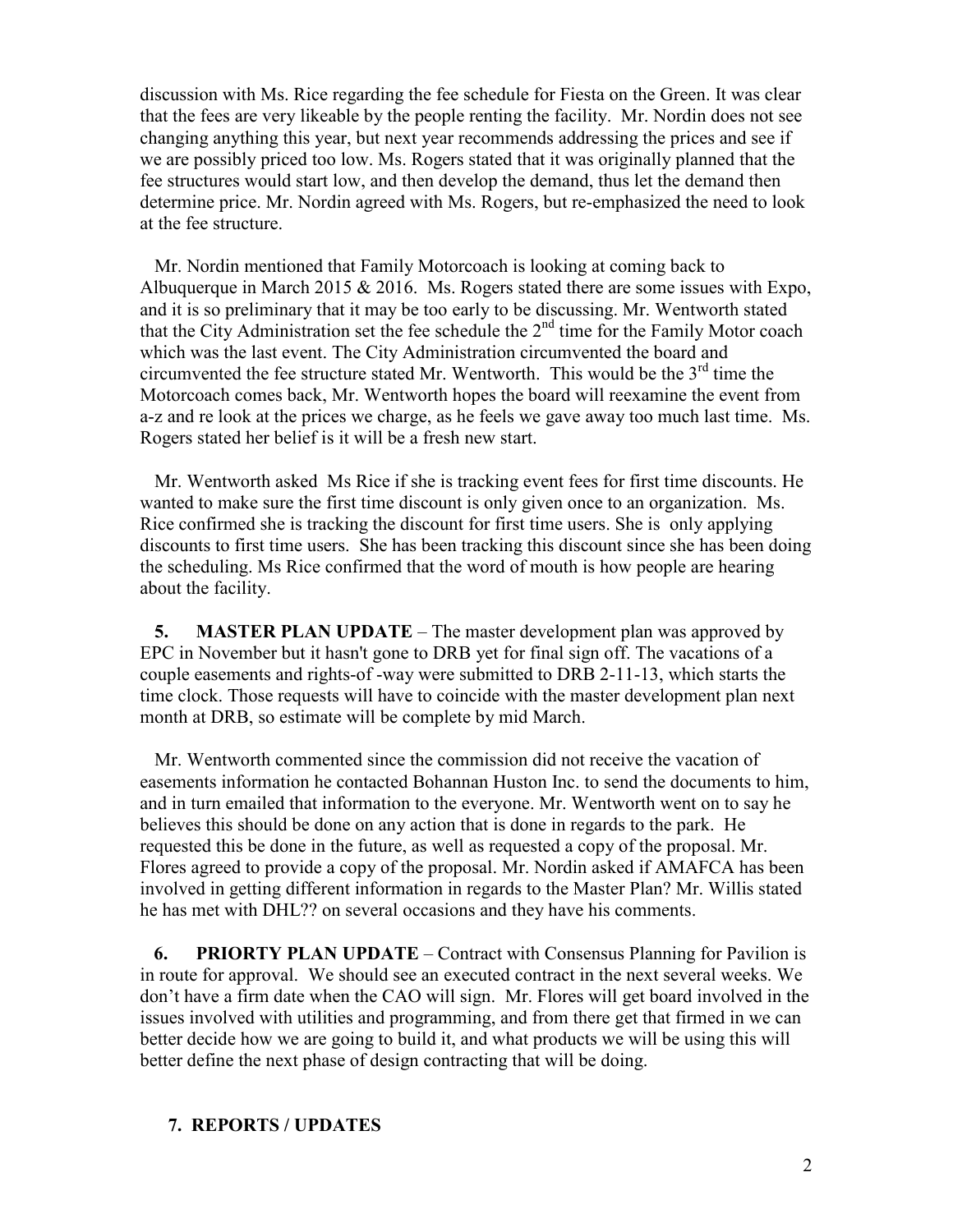**Environmental Health Department** – Ms. Busch informed that copper thefts are rampant in the area, and they have been vandalized several times since last meeting. Currently have security at site during evening hours, and are looking at putting a heavy duty band around the transformers. She also recommend that any one that has transformers on their properties look at security protection. Mr. Wentworth inquired on the security system at their site, Ms. Busch stated theSecurity alarm did not help as to where it was located, but will be adding more security measures. They are currently doing their normal winter activities, will soon be getting ready for spring.

Mr**.** Nordin inquired about the runner on the bottom of their fence, Ms Busch said it was installed last year, and will always be there as it is a dust control measure.

#### **Department of Municipal Development**

**Two left turning lanes update** –Mr. Mc Entee represented Department of Municipal Development and presented pictures of the street light. He reviewed the various stripes on the road, and explained the importance and the meanings of each. He said the current setting of the road is inadequate to keep drivers in the same lane. Traffic engineering doesn't currently permit a dual left turn to be a protected permissive movement due to line of sight issues. Adding more lines for a double turn lane would cause added confusion to drivers. Traffic and Engineering confirmed they will not allow a double turning lane. He said would have to do a split phase if double turning lanes are wanted, which would be vehicles coming south to east would have an arrow and everything else would be stopped. Traffic and Engineering recommended leaving things the way they are now, and tweaking the timing of the light. Traffic and Engineering believes it will offer more benefit to have one single lane while adjusting the timing of the light. Doing the split phase would move less people out of the park at each light.

Mr. Garcia recommended they consider a free operating left turn signal for a double left turn. He explained how when a vehicle comes to intersection, there is a sensor of sort that triggers the light. Mr. McEntee said it sounded like an automatic Split Phase, and would make sense, he will look into this with his Department. Mr. Nordin brought up that \$750,000 spent on this intersection previously and we are still having these problems. Mr. McEntee stated he understood the concern, and assured that Traffic and Engineering would like to help. Mr. Johnston addressed that all of these issues should of been planned out in the beginning, and that someone didn't do their homework originally. Mr. Wentworth re-iterated that this concern was pointed out to Traffic and Engineering from several different Commissioners and City staff. He also stated that the Department of Municipal Development sshould have addressedthe "no name" street at the beginning of the planning. Mr. Wentworth stated that Mr. Garcia's comment's as a police officer should be taken into consideration as an expert opinion.

# **Albuquerque International Balloon Fiesta**

Mr. Smith projects that are being considered this year are: Improvement to gate 12's walkway, (Southern pedestrian walkway from the eastside parking lot), Gate 14 (North side of the eastside parking lot) was improved 5 years ago,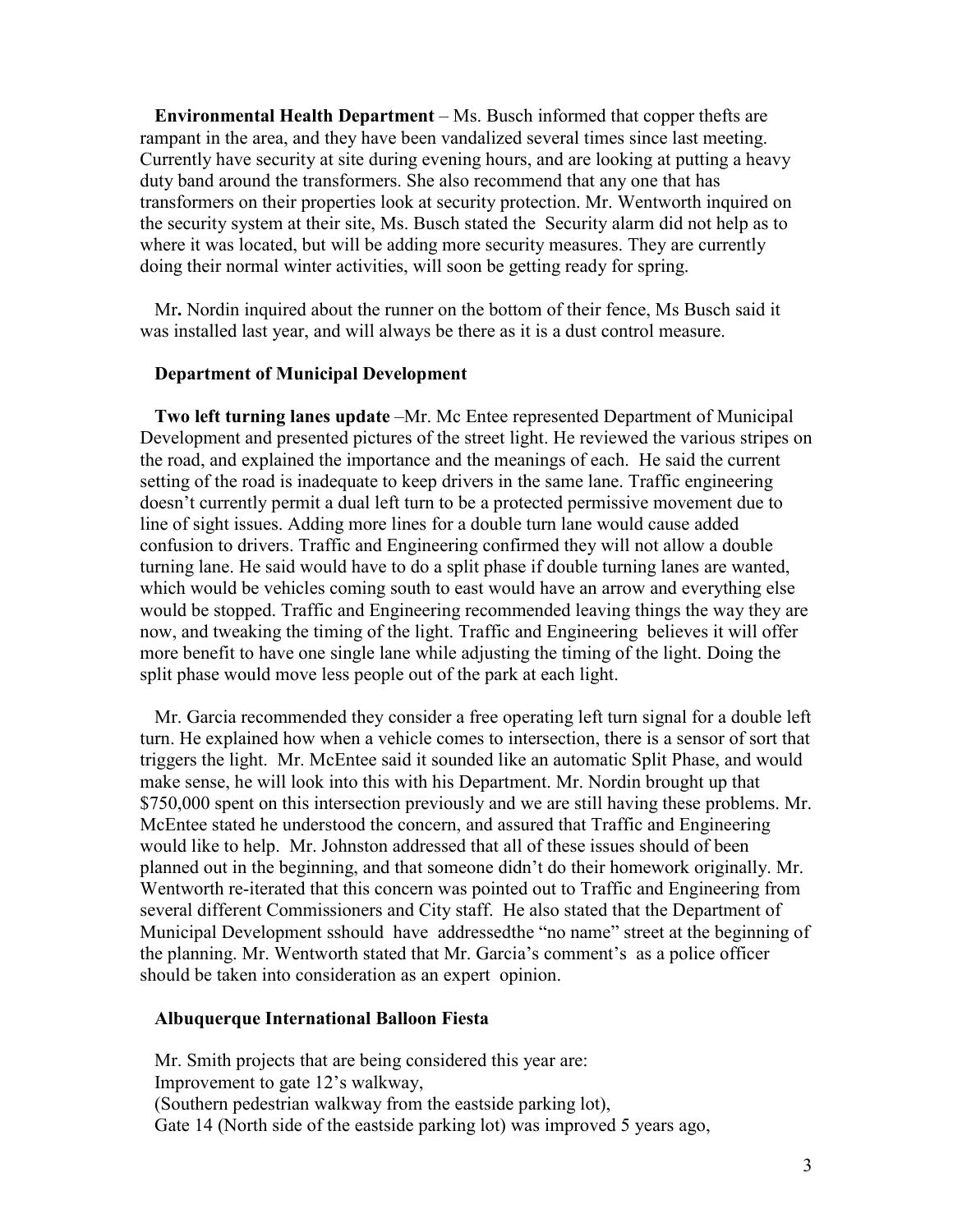RV lot West of the Museum is in desperate need of remilling as well as striping the parking lots. Stripes are needed more often because of the milling vs. asphalt lots. AIBF is hoping the striping would last through the Balloon Fiesta. There is a berm which is on the north side of the Launch Field that a lot of people are climbing as they think it is a better vantage point.

South side of the hill is pretty much a cliff and Mr. Smith fears one day in the dark someone may step over, and would like to prevent this from happening. He has talked to AMAFCA about possibly putting a fence. Mr. Willis with AMAFCA said simplest and cheapest fix is to pile up dirt to rid the cliff. A double fence would raise problems with access to the channel, and could possibly create a corridor where people could be trapped in there if something happens. There are different ideas that they may propose offline to solve this.

Mr. Smith referenced issues regarding when events are canceled during Balloon Fiesta. The volunteers, and people working booths who are to inform of cancellations make an announcement then step away from their posts, leaving people who did not hear the announcement un-aware of the cancellation. He threw out the idea of possibly using air horns, or a large flag pole with the following color references; Red-Closed, Yellow– Hold, Green-Go. Ms. Rogers suggested that the neighborhood should be made aware of this, so they know what the sound is. Mr. Nordin pointed out the flags would not work in the dark, he mentioned to possibly light up the Public Safety control tower in same color scheme so that everyone can see from the field. Mr. Smith liked the idea. Mr. Wentworth pointed out that air horns are often ignored, but freak out business and visitors.

 Mr. Smith said evacuation procedures need to be re-examined in case any incidents like the Surgarland tragedy occur. We need to know how to get people off the field safely.

 AIBF owns land on the northwest side of the field and would like to work with AMAFCA to put RVs for the Balloon Fiesta officials in that area To do so, he will need to put a bridge across the North Diversion Channel with the permission of City, Commission and AMAFCA. Mr. Wentworth said he has already heard rumors of this, and recommended Mr. Smith get this information out to the community as to what is being planned. Mr. Wentworth stated that people are speculating that this will be another entrance which will create traffic in the area. Mr. Wentworth also recommended to Mr. Smith that he may want to address Bernalillo County as City loses control over where the land is located. Mr. Smith said this concept is very preliminary, but clarified that he is not planning on making it a public entrance. The entrance would be just for the officials and staff that are staying in their RVs. He is estimating on having forty RVs on the land area.

Mr. Nordin commended Ms. Rice on coming up with an address for the Northeast gate of the park, which is; 5500 Balloon Fiesta Parkway. Mr. Smith pointed out that it gets you to San Mateo and Balloon Fiesta Parkway. Ms. Rice stated Ms. Jordan helped her in acquiring the address. The address is the closest intersection to park, and will help clients locate when using their GPS.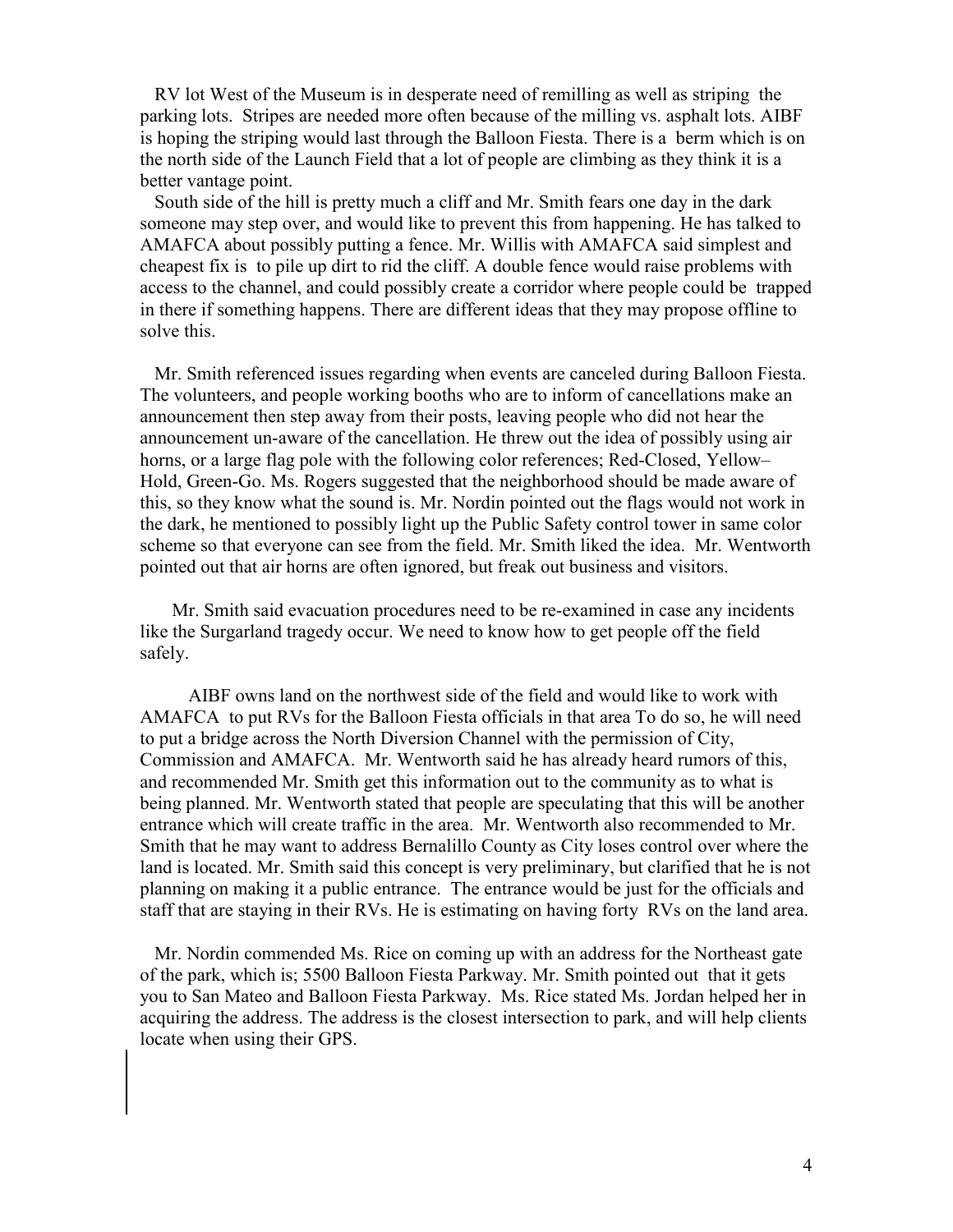#### **Anderson Abruzzo Albuquerque International Balloon Museum**

 Past Events – Nice opening for new exhibit on hot air ballooning and history of ballooning, which preceded Friends and Lovers Rally was a bit windy.

 Upcoming events – Mr. Cohen reported that they are planning on an orientation theatre. They have a self contained theatre in their annex storage, but are working on the logistics of getting it up and running. Mr. Cohen believes that this would add an exciting component to the museum. It can be used to show films, simulate a balloon ride, have a 3d experience, making you feel like you are actually there.

 Tethered balloon ride – RFP has been put out for this, and is going through the process. Mr. Mezzancello asked Mr. Cohen if the Tethered Balloon still going to be helium, and Mr. Cohen is not entirely sure. Discussion on how expensive helium is and how people are going away from using helium. Mr. Cohen stated the original intent was helium, but times have changed. The big question Mr. Cohen raised is coming up with an alterative to helium. Mr. Garcia questioned if the tether ride and the orientation theatre would conflict with each other, and Mr. Cohen explained that one would be inside, as the other will be outside.

Selection of the Arts Community of Public Art will be on display in designated area in the tribute area which is called "Sky Portal" artists named is Randy Walker from Minneapolis.

Mr. Cohen is looking at getting people to visit the Balloon Museum, and he is trying to meet the challenge by coming up with modern interactive displays inside the museum, and a tribute areas outside. Giving people a reason to come back to the museum.

Ms. Jordan asked Mr. Cohen if the Museum might be holding hands with the space port? Ms. Rogers went into further detail that the space port is located outside Albuquerque near Tor C. They are trying to get people to fly into Albuquerque to reach the Space Port. Those same people that are interested in flight may be interested in the museum. Mr. Cohen had not heard of this, but interested.

## **Parks & Recreation**

**Telecommunications Tower update** – Zoning is reviewing their application, and is not expected to take long. AT&T did finally obtain a waiver from PNM to allow the placement of the wireless facilities. Now  $AT&T$  is circulating the lease internally for their signature. As soon as they deliver it to legal, it will be circulated it for the City's signatures. Mr. Wentworth inquired if  $AT&T$  is going to be required to allow the colocations of other cellular units on the tower? This would help other cell phone carriers like Verizon or any other company target the tower. Mr. Mezzancello stated that wireless communication is terrible at the park.

**Digital Sign update** – Ms. Rice confirmed sign can be accessed again. She is meeting with Alex from Zeon Signs. They are pricing a new license to get it up running. She explained to them we already paid for the license, but they are saying we still need to pay for a new one. Ms. Rice said they are still in discussion regarding the licenses. Mr. Johnston requested that Ms. Rice ask Zeon if the license is tied to the computer, and if so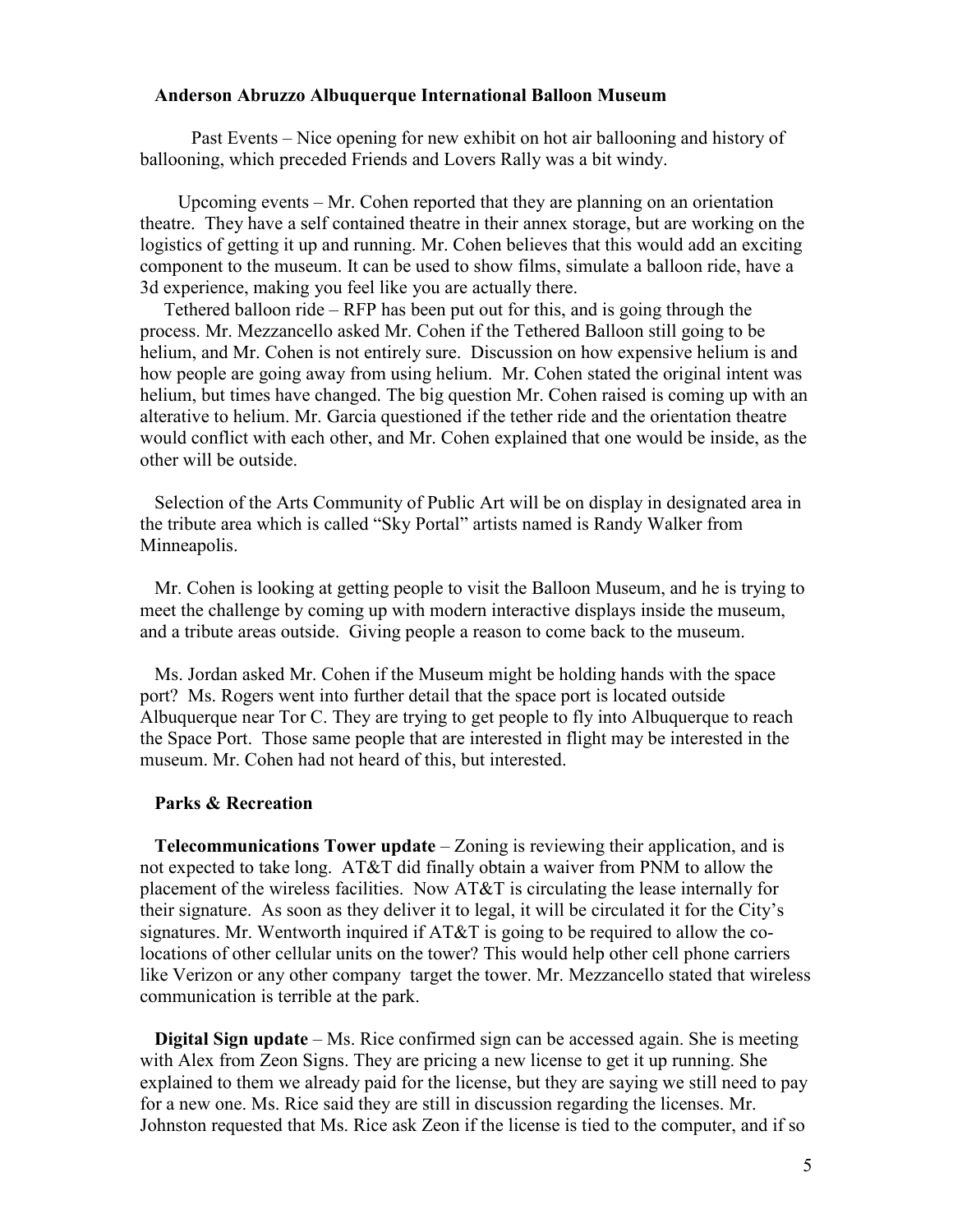that we get a backed up? Ms. Rice confirmed that another license will need to be purchased for e a back up, but she is still in negotiation. Mr. Wentworth brought up Ms. Zuschlag use to have to climb a ladder to access the sign and high temperatures sometimes caused glitches in the sign. He recommended they provide something like a portal or plug in so this does not have to happen again. Ms Rice confirmed she is requesting remote access. She did not know about the glitches with extreme temperatures, and will address this with the company as she goes through this process.

#### **Income since last meeting**

\$7900 Fiesta on the Green, and \$4250 from BFP

Mr. Wentworth asked if City taking any of that money for the leaky roof in the Golf Training Center. Mrs. Rice confirmed those monies go back to general fund. The City is addressing the problem of the leaky roof, and looking at what to do. Mr. Wentworth pointed out last time they didn't remove decking on the roof, and it is still leaking and stated it needs to be professionally done. This was done 3 years ago costing over \$350,000 and still needs to be repaired.

**Funding updates/GO Bond**- Nothing has been expended to date

**Signage for park** – on hold for approximately another month – Mr. Nordin

**Gate key email list cleanup** – Gate key holders are being informed that all keys will now expire on December 31 of the year they are purchased. Only cards that are prorated are purchased after June 30 – \$10. After December 31 everyone pays \$20.00, will iron out details on helping everyone pay in advance so not everyone (250people) showing up on the same day to renew January 1. Mr. Nordin reminded everyone that he and Mark Johnston informed the Commission that the insurances for the flyers expire Dec 31 of every year. Also gives soccer time to get their security clearances before we give them clearance for another year. Mr. Johnston stressed the point that we should not have anyone out there with out coverage. Renewals by insurances usually go out by mid September for the flyers so there is no reason they cannot provide by deadline of 12/31. The only exception is members with a card that has lifetime on it, which means they never pay for it again. It is a permanent insurance for them.

## **8. OLD BUSINESS**

**Annual Report –** continue discussion. Mr. Wentworth pointed out that he sent out request to Ms. Rice and Ms. Martin to reprint the annual report and attachments from 2004 and 2007. He would like this information be made available as it is the history of the park. Ms Rice said she is looking for this information electronically and will find for the commission. Mr. Wentworth responded that the information was compiled by Ms. Zuschlag and should have been filed with the City; he suggested that she be given a call Mr. Nordin would like to spend more time on this in the next meeting.

**Park Policies & Park Funding Priorities**– Meeting to be held on Thursday 2/28 at 1PM

**RFI - RFP –** On hold.